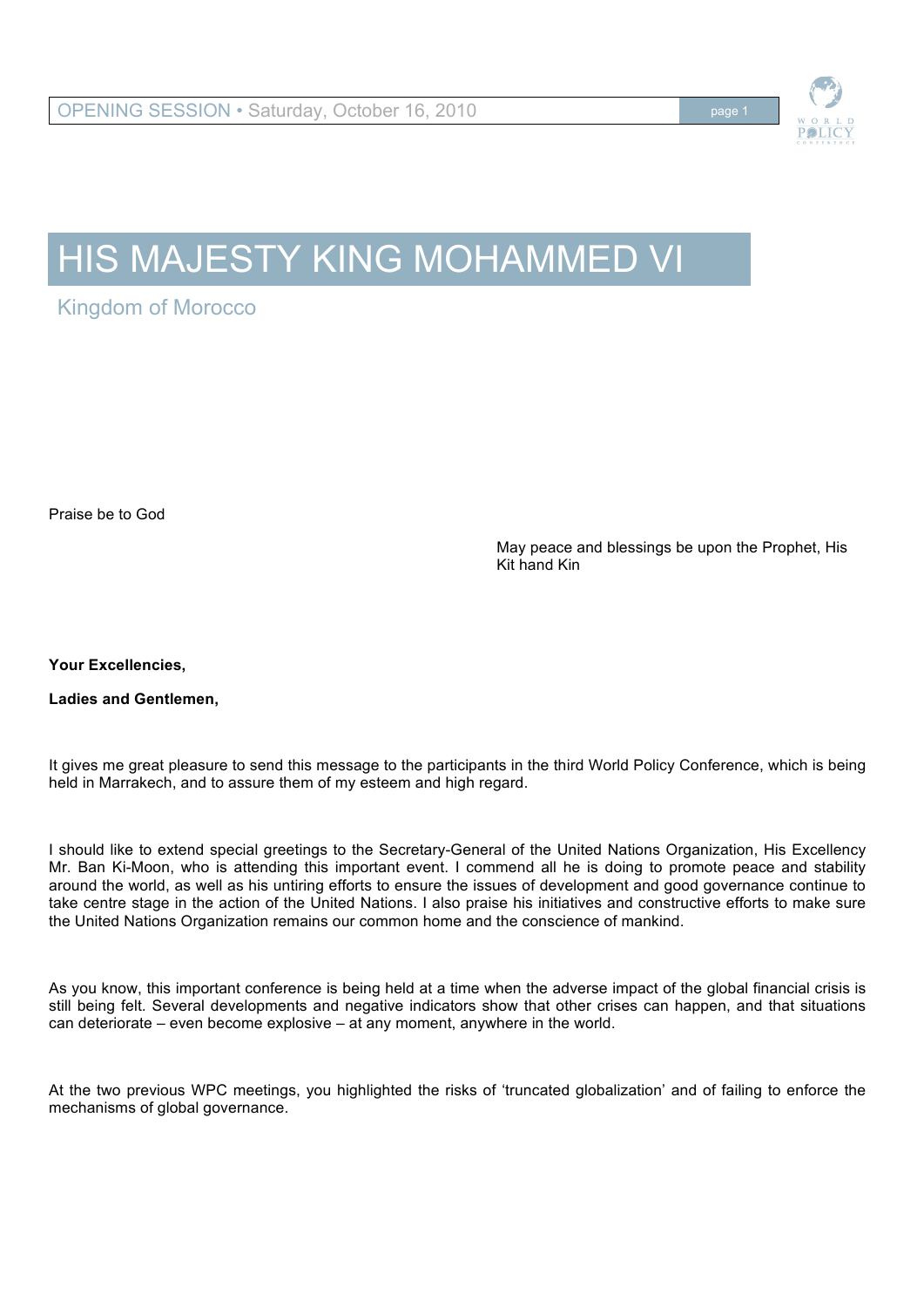

At the same time, you drew attention to the limitations of one-sided, unchecked liberal thinking which tends to ignore human and social considerations. You also pointed out the perils of standardization, a phenomenon that can lead to reclusiveness which can, itself, feed all forms of extremism.

Similarly, you emphasized the roles the elites must pay to contribute effectively to finding practical solutions to the problems arising from the rapid changes affecting the world.

I am sure this third World Policy Conference will make decisive contributions towards the development of rational solutions to the above-mentioned problems, particularly in connection with global governance. Indeed, your conference provides a platform for discussion and exchange of ideas that can foster a spirit of dialogue and cooperation, which should prevail over any inclinations towards inflexibility or confrontation.

## **Your Excellencies,**

## **Ladies and Gentlemen,**

Morocco cannot but support your views as you recognize the inexorable nature of political, economic and social diversity, as well as the need to reorient the debate to focus, once again, on states in general, and those of the South in particular.

Our country, just like the countries of the South – especially in Africa – looks forward to the emergence of fair globalization which contributes to balanced consistent and sustainable growth and human advancement, preserves human dignity, fights all forms of humiliation, defamation and segregation, and eliminates the root causes of poverty, exclusion and marginalization.

Ignoring the local dimension and the complexity of the everyday life of billions of people in the universe could potentially threaten the balance of the world and would be synonymous with a blind globalization that strays from its lofty goals and objectives.

The local dimension – from which everything starts and to which everything ultimately leads – is not antithetical to the universal. In fact, the notion of "universal" would be meaningless if it did not encompass all that is "local" and absorb the richness of local components. Similarly, the "universal" would be neither practical nor tangible unless local development were both sustainable and open onto the world.

To rise to this challenge and to make sure it embarks on the right course of action, Morocco has sought to combine the local and the national with the universal. Hence, in 2005, we launched the National Initiative for Human Development. which primarily aims to meet the basic, day-to-day needs of individuals and groups who generally live on the outskirts of cities, or in rural and remote regions.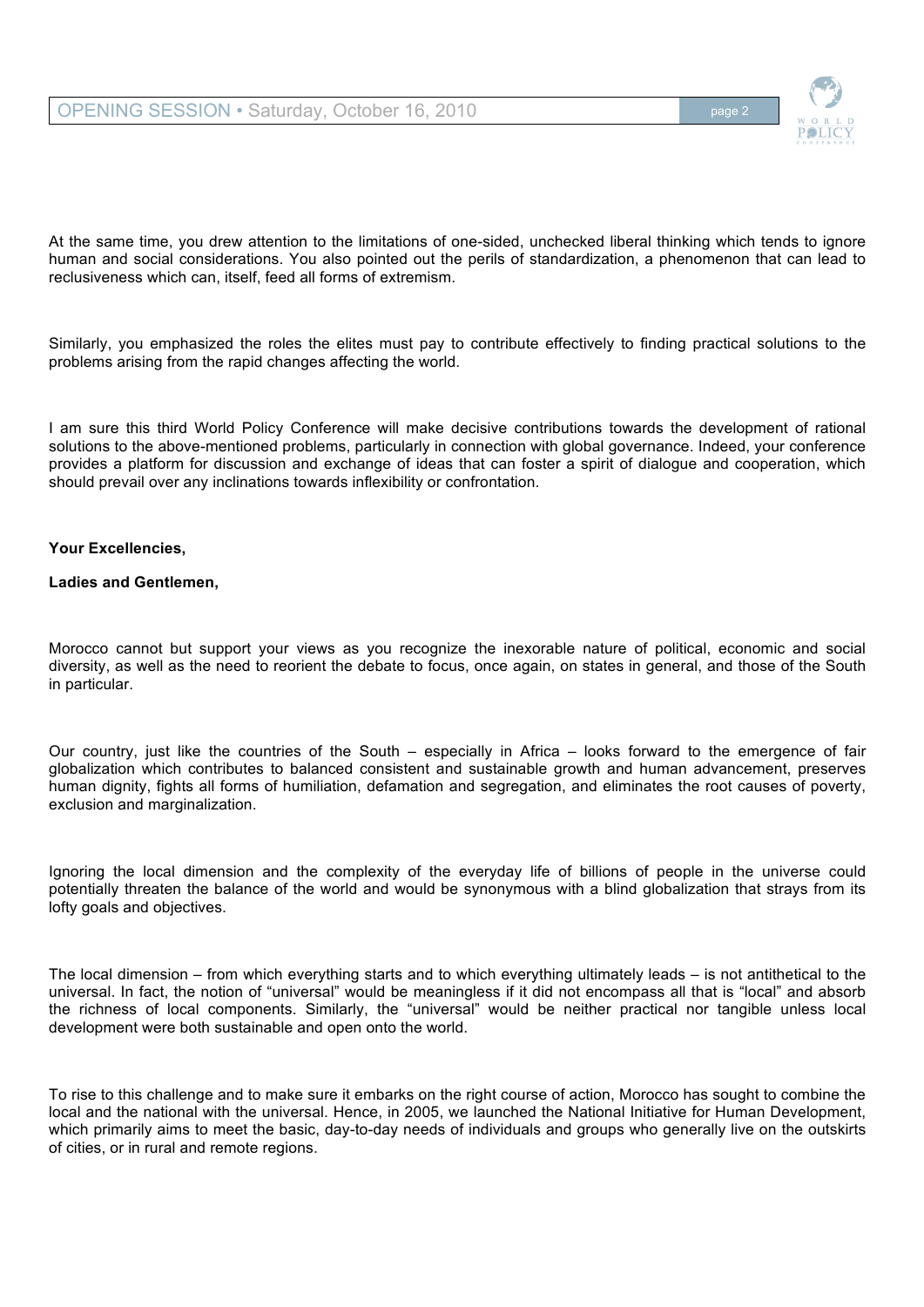

In developing this strategy, we adopted a consensual, inclusive approach that relies on democratic participation and a system of governance based on closeness to the citizen. Rooted in the Initiative's philosophy is the desire to get the parties and stakeholders concerned to embrace the projects selected and them their own. The ultimate goal is to remedy shortcomings in social services by promoting income-generating activities that can also create jobs.

This bold initiative, together with thorough institutional, development-oriented reforms as well as strategic sectoral plans and the mega-projects related to them, have made it possible for Morocco to achieve a substantial progress in fighting poverty, vulnerability and marginalization.

Thanks to strong political will, our country has also made significant progress in giving concrete substance to the principle of gender equality in areas relating to family, health, education and employment. Women's political representation and their effective participation in public life have also increased.

At the strategic level, the interplay between the "local" and the "universal" has been duly taken into account in the various institutional reforms as well as in the courageous, historical conciliation initiatives carried out in social, legal and territorial spheres, including the bold initiative we have proposed to resolve the artificial dispute over the Moroccan Sahara. Considering their realistic character, the Maghreb dimension underlying them and the universally recognized democratic criteria on which they are premised, our efforts in connection with this initiative have been deemed serious and credible by the Security Council and the international community.

The same approach is being used for the formulation of a system of broad regionalization meant to serve as a critical democratic tool for the implementation of a purely Moroccan development model based on good governance.

Given the importance I attach to the environmental factor, without which the sustainable development we want to achieve cannot be attained, we have taken successful measures to protect the environment and mitigate the impact of climate change.

To promote sustainable human development, particularly through the optimal use of clean, modern technologies, I have launched a pioneering solar energy plan as well as an integrated project for the production of wind energy. These landmark projects are expected to be instrumental in enabling us, by the year 2020, to meet almost half of our energy needs using clean renewable resources.

Regarding food security in the world, my country has always attached particular importance to this issue. As we firmly believe in the need to promote a global partnership to achieve co-development, Morocco was keen to make food security an integral part of an innovative, tangible South-South cooperation policy that benefits African sister nations in particular, as well as agricultural-based countries and those pursuing a green agenda.

**Your Excellencies,**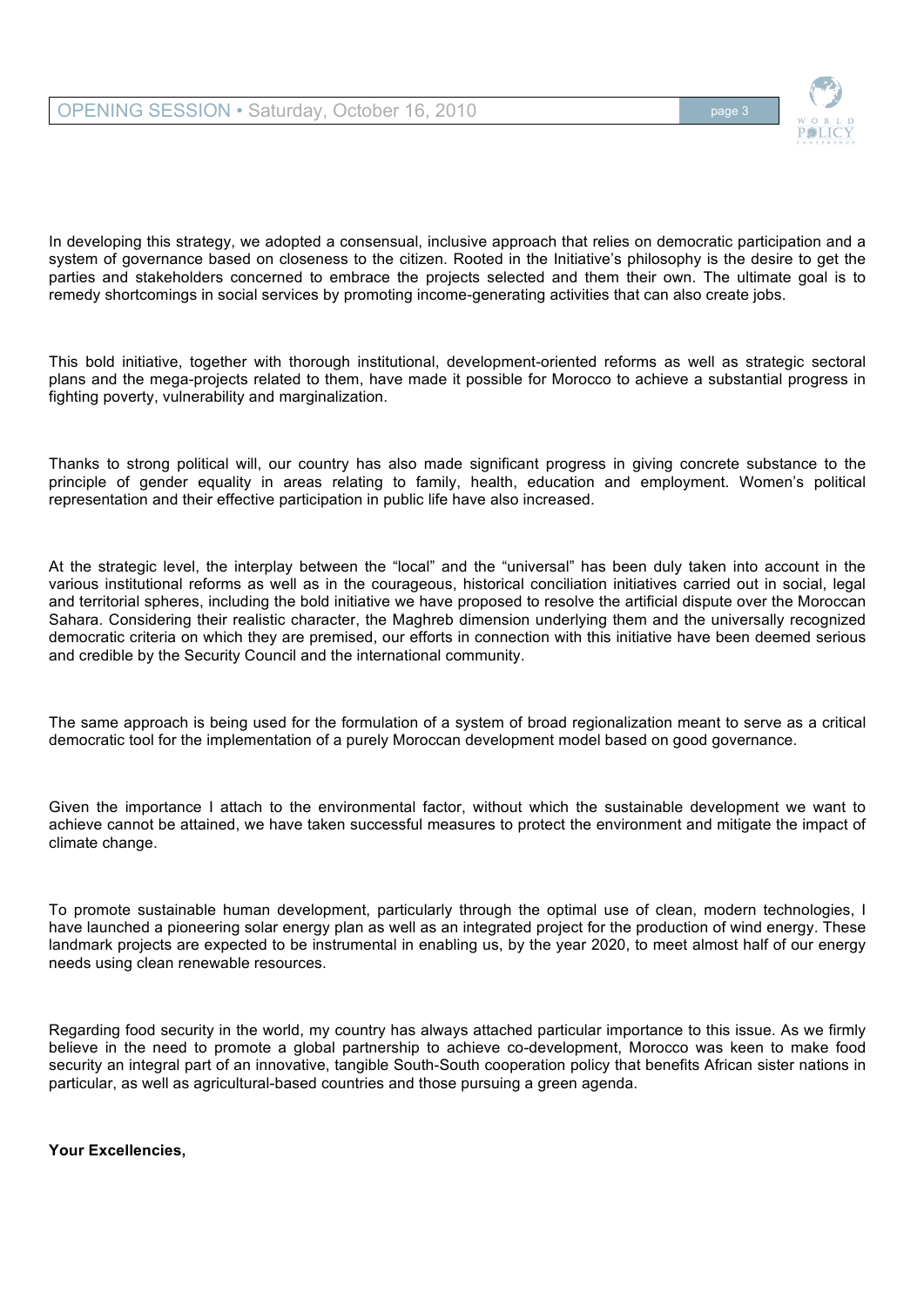

#### **Ladies and Gentlemen,**

Sharing a creative vision regarding South-South transatlantic relations – that would bring African regional groupings closer to Latin American blocs – would not only open up new avenues for the transfer of know-how, but it would also herald a major shift in the political balance of power, as well as a major change in trade regulations and in the free movement of ideas.

For that to happen, however, the roles to be played by the main regional groupings should be more accurately defined, and innovative ways and means should be adopted in the area of governance to ensure active participation in defining the conditions for effective global governance.

That is the right approach to follow. It should allow us to proceed from the local and the particular to the universal and the general. In other words, it should enable us to work for the emergence of what we might call the "biodiversity of globalization".

I do hope your conference will consider ways to thoroughly reform global governance mechanisms in order to give a greater say to regional groupings, particularly African ones, upon which we pin our hopes in this regard.

Regions in general – but more so in Africa – should be seen and treated as full-fledged players in this globalized world.

To achieve this goal, we must develop the mechanisms required to promote political stability, ensure fair trade relations and guarantee respect for regional cultures and identities.

#### **Your Excellencies,**

### **Ladies and Gentlemen,**

A project such as this must not be yet another top-down plan dictated by obvious or hidden influential forces, speculators or pressure groups. This crucial project should be perceived as the result of an essential cultural and political process, backed by genuine political will, that can contribute to lasting peace, the right to fair trade and respect for diversity when it comes to matters relating to culture and faith.

Thanks to a longstanding tradition in facilitating inter-faith dialogue, and as a result of the country's practice of an open, moderate form of Islam, Morocco, building on a wise policy that combines faith with good judgment, has always believed in the virtues of having close relations with other peoples and communities. In medieval times, many prominent philosophers underscored the importance of these values. Some of them lived in Morocco during the most significant and prolific period of their life, like Ibn Khaldoun, the eminent historian and founder of sociology; others were from the region, like the eminent Ibn Rushd (Averroes), who spent his most productive years in the ochre city of Marrakech and died there, after having paved the way for the age of Enlightenment.